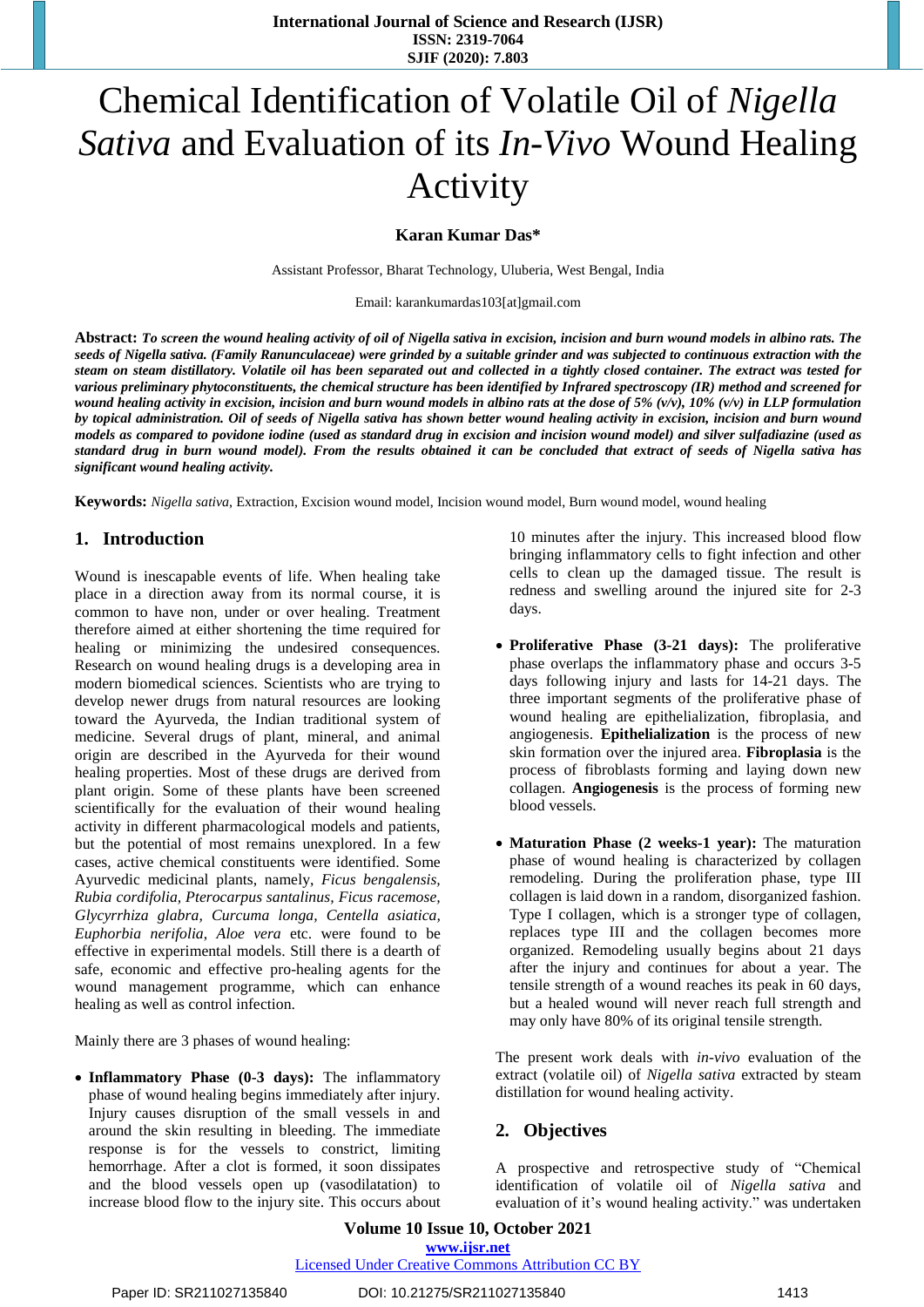at the laboratory of Bharat Technology, Uluberia, West Bengal with the following aims and objectives.

- 1. Preliminary phytochemical investigation of extracts (volatile oil) of *Nigella sativa*.
- 2. Infrared (IR) spectral analysis of the extracts (volatile oil) of *Nigella sativa*.
- 3. Oral dose determination of the extracts through acute oral toxicity studies.
- 4. Proper formulation determination of the extracts.
- 5. Investigation of wound healing activity of the extracts by using following animal models:
- a. Wound excision model.
- b. Wound incision model.
- c. Burn model.

The following parameters were checked in the present study to assess the effects of *Nigella sativa* seed extract on wound healing:

- Collagenation phase of healing (for this incision wound model)
- Wound contraction (excision wound model and burn wound model)
- Epithelization phases of healing (excision wound model and burn wound model).

# **3. Methodology**

# **Experimental Animals:**

Albino Wister rats weighing 120-150 gm. of either sex were used to study in different models. The animals were procured from animal supplier, 2 weeks prior to study, so that the animals could adapt to the new environment. Animal house was well maintained under standard hygienic conditions, at a temperature  $(22+2<sup>0</sup>C)$ , 65% relative humidity, 12 hr light and dark cycle. Rats were housed in groups of 4 in polypropylene cages (32x24x16cm). They were provided with commercial food pallets and tap water. Cleaning and sanitation works were done on alternate days. Paddy husk was provided as bedding material, which was changed every day. The cages were maintained clean and all experiments were conducted between 10am-5pm.

# **Materials:**

General surgical materials were obtained from Chatterjee Scientific Mart, Kolkata.

## **Chemicals:**

Twin 80, Light liquid paraffin (LLP) were obtained from Loba Chemie, *Aloe vera* (standard drug) gel formulation was obtained from Abhi Natural Products Pvt Ltd, T-36/38, Bhosari, Pune-26., Povidone iodine i.e. Zylo-P 5%w/v was obtained from Leben Laboratories Pvt. Ltd., Sliver sulphadiazine ointment i. e Silverex 1% w/w was obtained from Rexcin Pharmaceutical Pvt. Ltd.

## **Methods:**

#### **Extraction of** *Nigella sativa* **Seeds**

The powdered seeds of *Nigella Sativa* were subjected to successive extraction of volatile oil with the steam of water on steam distillatory. Volatile oil separated out along with water, collected in a beaker. The pure volatile oil is collected from the upper layer of water by an insulin syringe and collected. Volatile oil has been stored in a tightly closed container and kept in a cool and dark place.

# **Preliminary Phytochemical Investigations of The Extracts**

The oil of *Nigella sativa* were subjected to qualitative analysis for various phytoconstituents like alkaloids, carbohydrates, cardiac glycosides, steroids, triterpinoids, saponins, tannins, proteins, amino acids, flavonoids, volatile oils and fixed oils.

## **Test for Alkaloids:**

The extract (volatile oil) were treated with few drops of dilute hydrochloric acid and filtered. The filtrate was tested for the presence of alkaloids.

- **1.Hager's test-**Extract treated with Hager's reagent (saturated picric acid solution), yellow precipitate.
- **2.Mayer's test-**Extract treated with Mayer's reagent (potassium mercuric iodide solution), cream precipitate.
- **3. Dragendroff's reagent-**Extract treated with Dragendroff's reagent (potassium bismuth iodide solution), orange precipitate.
- **4.Wagner's test-**Extract treated with Wagner's reagent (iodine-potassium solution), reddish-brown precipitate.

# **Test for Carbohydrates:**

Dissolved small quantities of extracts separately with 5ml of distilled water and filtered. The filtrate was subjected to Molisch's test. Extract treated with Molisch reagent (alpha naphthol in 95% ethanol) and few drops of concentrated hydrochloric acid at the sides of the test tube, violet ring at the junction. A small portion of extract was separately treated with the following ways:

- **1.Fehling's test-**Extract heated with Fehling's reagent (Fehling's reagent A-Copper sulphate in water and Fehling's reagent B-Sodium potassium tartarate), red colour.
- **2.Barfoed's test-**Extract heated with Barfoed reagent (copper acetate in water and glacial acetate), red colour.
- **3.Benedict's test-**Extract heated with Benedict reagent (copper sulphate, sodium citrate and sodium carbonate in water), red colour.

## **Tests for Steroids, Triterpenoids and Cardiac Glycosides:**

**1.Liebermann-Burchard test**-10 mg extracts were dissolved in 1ml of chloroform; 1ml of acetic anhydride was added following the addition of 2ml of concentrated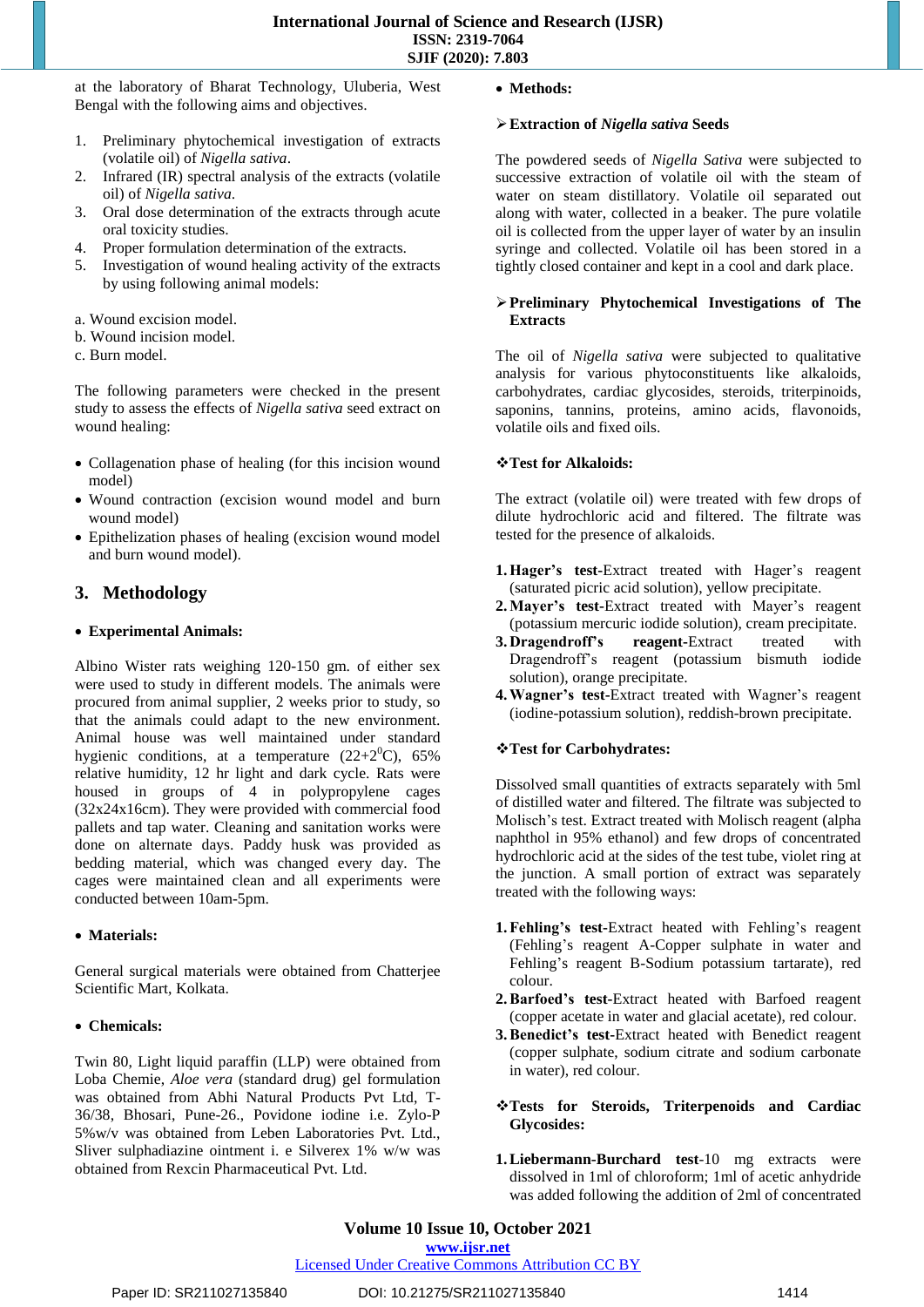sulphuric acid from the sides of test tube. Formation of reddish violet colour at the junction indicates the presence of steroids, triterpenoids and cardiac glycosides.

- **2. Salkowski test-**1ml of concentrated sulphuric acid was added to 10mg of extracts dissolved in 1ml of chloroform. A reddish brown colour exhibited by chloroform layer and green fluorescence by the acid layer suggests the presence of steroids.
- **3. Noller's test-**5mg of extracts were dissolved in 2ml of 0.01% anhydrous stannic chloride in pure thionyl chloride. Formation of purple colour indicates the presence of triterpenoids.
- **4.Legal's test-**The extracts were treated with sodium nitroprusside in pyridine and methanolic alkali. The formation of pink colour indicates the presence of cardiac glycosides.
- **5.Keller Killani's test-**5mg of extracts were treated with 1ml of glacial acetic acid and few drops of ferric chloride solution in a test tube.2ml of concentrated sulphuric acid was added carefully along the sides of the test tubes. The formation of reddish brown colour at the junction of two layers and formation of bluish green upper layer indicates the presence of deoxy sugar in carbohydrates.

# **Test for Saponins:**

- **1.** Diluted 1ml of extracts separately with distilled water to 20ml and shake in a graduated cylinder for 15min. One centimeter layer of foam indicates the presence of saponins
- **2.Hemolysis test-**2ml of 1.8% sodium chloride solution was taken in two test tubes. To one test tube 2ml of distilled water was added and to another 2ml of 1% filtrate. Blood is obtained by pricking the thumb and 5 drops of blood were added to each tube, the contents were gently mixed and observed under microscope. If hemolysis occurs then saponins are present.

# **Test for Tannins:**

Diluted small quantities of extracts with distilled water and subjected to the following tests:

- **1.Ferric chloride test-**Extract treated with ferric chloride solution, blue colour.
- **2.Gelatin test-**Extract treated with gelatin solution, white precipitate.
- **3.Lead acetate test-**Extract treated with lead acetate solution, yellow precipitate.

# **Test for Proteins and Amino Acids:**

Dissolved small quantities of extracts separately with few drops of distilled water and then subjected to the following tests:

- **1.Millon's test-**Extracts treated with Millon's reagent (mercuric nitrate in nitric acid), red colour.
- **2.Biuret test-**Extracts treated with sodium hydroxide and copper sulphate solution added dropwise and mixed, violet colour.
- **3. Ninhydrin test-**Extracts treated with Ninhydrin reagent and ammonia, heated, violet colour.
- **4. Sodium bicarbonate test-**Extract treated with sodium bicarbonate solution, brisk effervescence.

## **Test for Flavonoids:**

- **1.Ferric chloride test-**To extracts few drops of neutral ferric chloride solution, blackish red colour.
- **2.Lead acetate test-**To extracts add lead acetate solution, yellow precipitate.
- **3.Magnesium ribbon test-**To extracts added few fragments of magnesium ribbon and concentrated hydrochloric acid along the sides of test tubes, magenta colour.
- **4.Zinc-hydrochloric acid test-**To extracts a pinch of zinc dust was added and concentrated hydrochloric acid along the sides of test tubes, magenta colour.

## **Test for Volatile Oils:**

- **1.** To the thin section of the extract add alcoholic solution of Sudan III. Red colour obtained by globules indicate the presence of volatile oils.
- **2.** To the thin section of the extract add a drop of tincture alkane. Red colour indicates the presence of volatile oils.

#### **Test for Fixed Oils:**

**1.** Mix 1ml 1% copper sulphate solution and 5 drops of extracts. Then add 5 drops of 10% sodium hydroxide solution. A clear blue solution is obtained which shows fixed oil is present in the sample. The cupric hydroxide formed in the reaction does not precipitate out as it is soluble in fixed oil.

**2.** Take 5 drops of extract in a test tube and add a pinch of sodium hydrogen sulphate. Pungent odour from the tube indicates the presence of fixed oil.

#### **Infrared (IR) Spectroscopic Analysis of The Oil**

**Name of Infrared Spectrophotometer:**

#### SHIMADZU

# **Model of Infrared Spectrophotometer:** FTIR-8400S

**Phase:** Liquid

**Solvent:** Chloroform

**Extracts:** The oil under investigation viz *Nigella sativa* oil has collected by steam distillation procedure.

#### **Selection of Dose and Treatment Period**

The LLP formulation has been prepared for topical administration. *Nigella sativa* oil *(*5%) in LLP is used as low dose and *Nigella sativa* oil *(*10%) in LLP is used as high dose for topical use in excision, incision and burn wound model.

# **Volume 10 Issue 10, October 2021**

# **www.ijsr.net**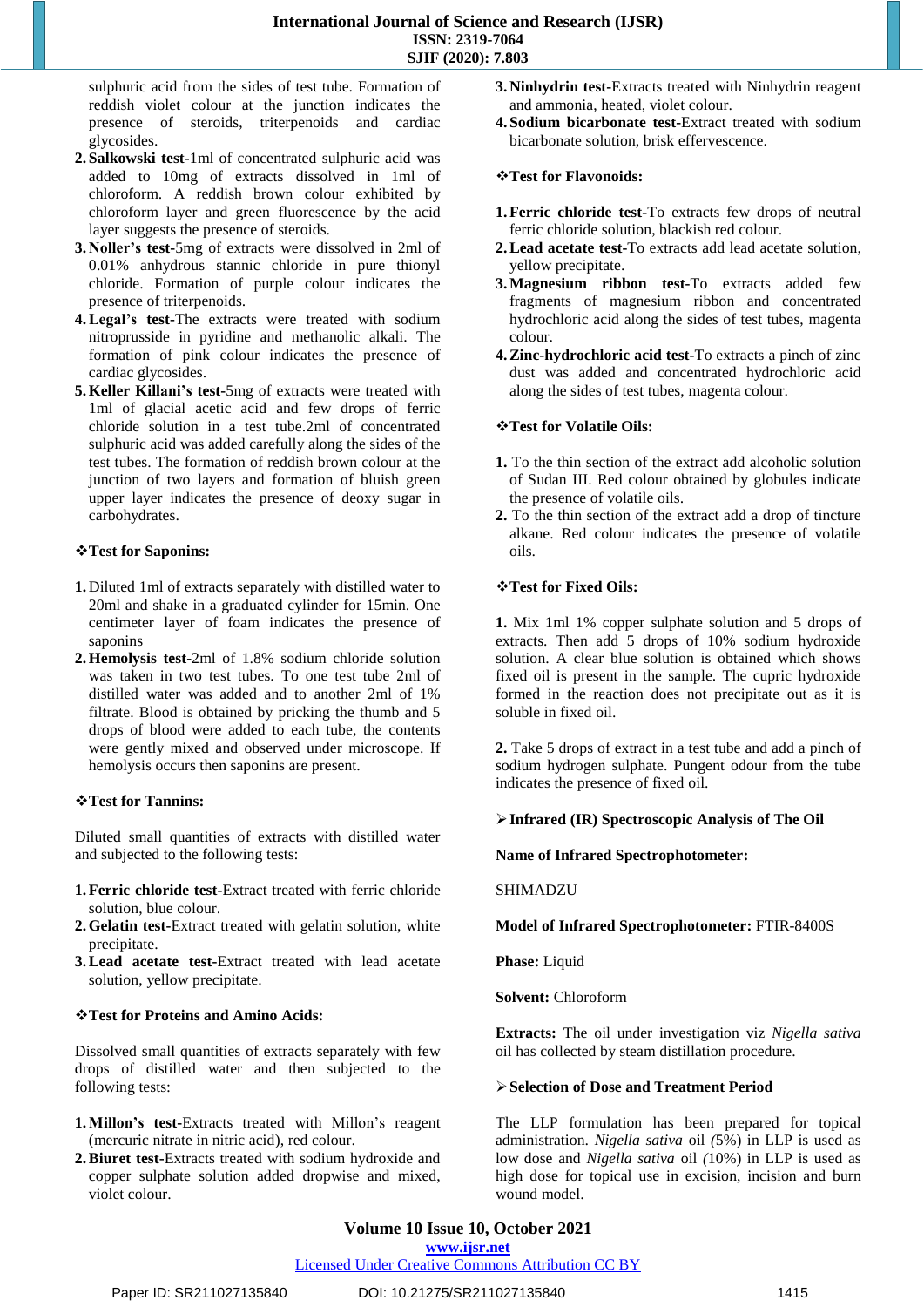The treatment period was considered 10 days for incision wound model and the treatment period was considered till scar falling of wound in case of excision and burn wound model.

**Acute Oral Toxicity Study** The acute oral toxicity study was performed according to the OPPTS (Office of the Prevention, Pesticides and Toxic Substance) guidelines following Up and Down Procedure. Male/Female rats of Wister strain (220-240g) were maintained under controlled standard animal house conditions with access to food and water. The rats were acclimatized for 5 days and fasted overnight, food but not water was withheld; limit and main test were performed. The limit test is carried out first at 5000mg/kg body weight for one animal and if animal dies, main test is performed. If the animal survives two more animals are dosed, if both survives the test should be terminated. The main test is performed with an initial dose of 175mg/kg body weight. The following sequence is followed:

175, 550, 1750 and 5000mg/kg body weights. First one animal is dosed with 175mg/kg body weight. If animal dies a much lower dose is tested. If animal survives, then two or more animals are dosed, after 48hrs. Observation of the first animal. If survives, then the main test should be terminated. If animal dies two or more animals are dosed and observed.

# **Evaluation of Wound Healing Activity:**

# **Excision Wound Model:**

Four groups with total 10 animals were shaved by scissors and hair removing cream in the right lumber section. After 24 hours they were anaesthetized with chloroform. A circular piece of full thickness of skin was cut off from on the shaved area of the rat using a surgical blade and scissors having 500mm<sup>2</sup> square area. Bleeding was arrested using cotton wool. Ethyl alcohol was used as disinfectant on the wound area. The wounds were left undressed to open environment. The animals were divided in four groups. In 5% (v/v) extract gel group and 10% (v/v) extract gel group contains 6 animals each, povidone iodine 5% (w/v) group and liquid paraffin base group contains 6 animals in each group. The animals of each group were placed in separated cages.5% (v/v) extract gel and 10% (v/v) extract gel was called low dose (L. D.) group and high dose (H. D.) group respectively, povidone iodine and liquid paraffin was called standard group and control group respectively. Then the drugs i. e.5%  $(v/v)$ LD gel,  $10\%$  (v/v) HD gel, povidone iodine 5% (w/v) and liquid paraffin base were applied topically to the scheduled animals till the wounds were healed completely.

# **Incision Wound Model**

Wister male albino rat weighing between 250-275 gm body weigh were divided into four groups same as followed in excision wound model.

Para vertebral straight incision of 6 cm length each was made through the entire thickness of the skin, on either side of the vertebral column with the help of a sharp scalpel. After complete homeostasis the wound were closed by means of interrupted sutures placed at equidistance points about 1 cm apart. Animals were treated daily with drugs, from 0 day to  $9<sup>th</sup>$  post-wounding day. On  $10^{th}$  day of wounding the wound breaking strength were estimated by continuous, constant water flow technique. Allis forceps were firmly applied on either side of incision wound 3 mm away from wound margin on adjacent normal skin. The forceps on one side was hooked to a fixed metal rod while the other forcep was attached to a thread suspended by weights running over a pulley. As soon as gapping of the wound occurred, addition of weights was stopped and simultaneously the weights were lifted so as to avoid opening of the entire wound. The weights required to produce gapping were noted.

## **Burn Wound Model**

Wister male albino rat weighing between 250-275 gm were divided into four groups same as mentioned earlier in excision wound, except here the standard group has received silver sulphadiazene instead of povidone iodine.

Partial thickness burn wounds were inflicted, on overnight-starved animals under pentobarbitone (30 mg/Kg) anesthesia, by pouring hot molten wax at  $80^{\circ}$ C into a cylinder of 300 mm<sup>2</sup> circular openings placed on the shaven back of the animal until the wax get solidified. Which took about 10-12 minutes then the cylinder with wax adhered to the skin was removed which left demarked partial thickness circular burn wound of 300mm<sup>2</sup>. Immediately after the injury and on subsequent days the drugs or vehicle was applied topically. Apart from the drug under investigation no local/systemic chemotherapeutic cover was provided to the animals.

# **Statistical Analysis**

Results are expressed as mean±S. E. M. The differences between experimental groups were compared by one-way Analysis of Variance (ANOVA) (control vs. treatment) followed by Bonferroni's test and were considered statistically significant when P<0.05.

# **4. Results**

# **Extraction of** *Nigella sativa* **Seeds**

The successive extraction of powdered seeds of *Nigella Sativa* with the steam of water on steam distillatory. The oil extraction yield from crude *Nigella sativa* is 12%.

#### **Preliminary Phytochemical Investigation**

The preliminary phytochemical investigation of the extract (oil) of the medicinal plant *Nigella sativa* revealed the presence of following chemical constituents (Table-1)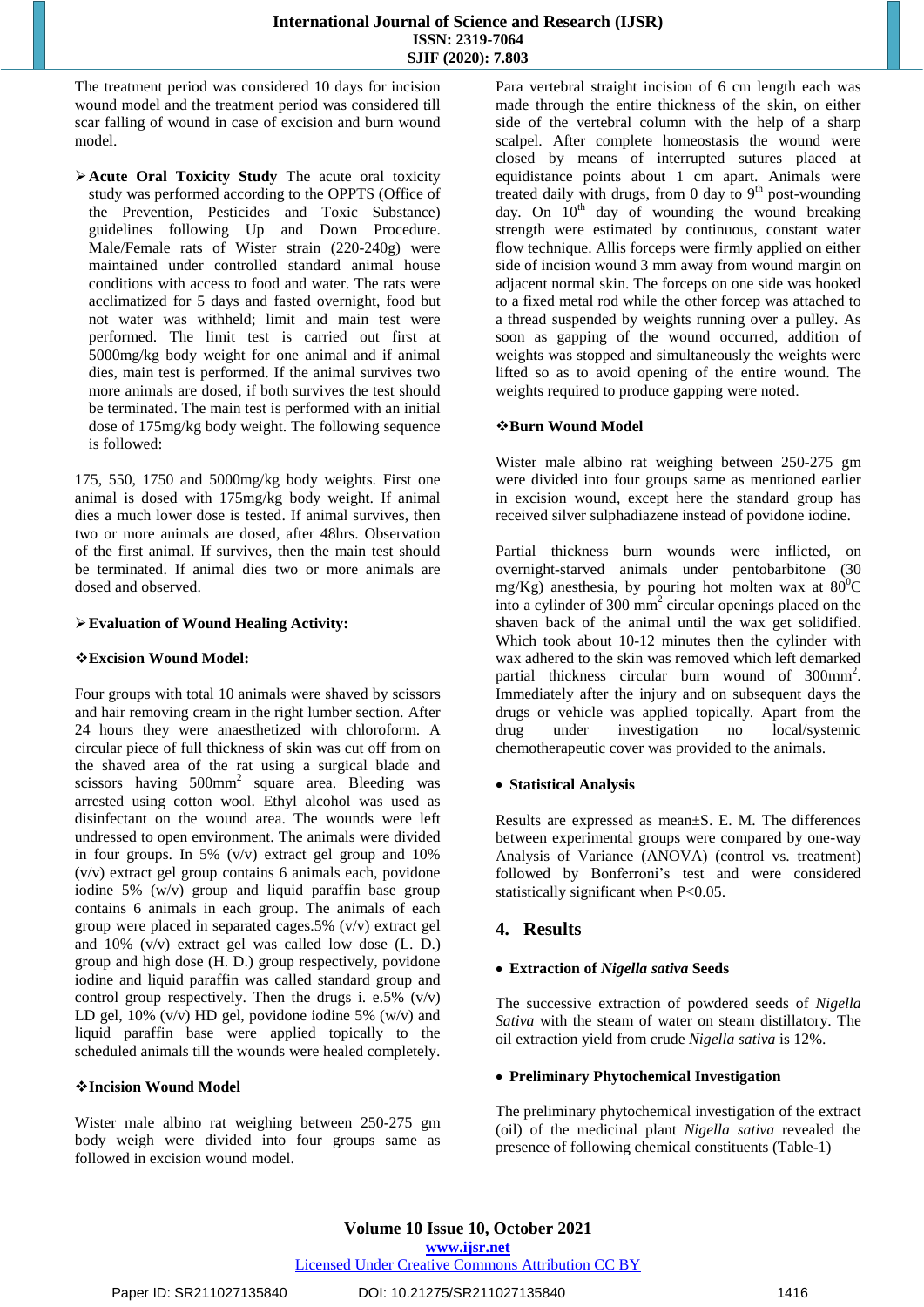# **International Journal of Science and Research (IJSR) ISSN: 2319-7064 SJIF (2020): 7.803**

**Table 1:** Preliminary phytochemical investigation of extract (oil) of *Nigella sativa*

| . xtrac                                                    | :hemical<br>present<br>constituents                                   |  |
|------------------------------------------------------------|-----------------------------------------------------------------------|--|
| $\mathbf{r}$<br>(NSE<br>≀ extrac'<br>satıva<br>$N10\rho V$ | $\sim$ $\sim$<br>Volatile oils<br>Steroids<br>and<br>H1Xed<br>. 01 IS |  |

## **Infrared (IR) Spectroscopic Analysis of The Oil**

The Infrared spectra of the oil are shown below:

SHIMADZU



|                | Peak    | Intensity | Corr. Intensity | Base (H) | Base (L) | Area | Corr. Area |
|----------------|---------|-----------|-----------------|----------|----------|------|------------|
|                | 426.28  | 32        | 127.26          | 432.07   | 422.42   | 2.12 | 3.87       |
| $\overline{2}$ | 443.64  | 16.76     | 136.25          | 445.57   | 439.78   | 2.07 | 2.51       |
| 3              | 468.72  | 60.75     | 61.24           | 470.65   | 466.79   | 0.26 | 0.58       |
| 4              | 476.43  | 41.48     | 62.81           | 495.72   | 472.58   | 4.56 | 4.59       |
| 5              | 501.51  | 87.63     | 8.67            | 507.3    | 497.65   | 0.35 | 0.19       |
| 6              | 516.94  | 93.99     | 4.02            | 530.44   | 513.08   | 0.3  | 0.16       |
|                | 771.55  | 49.07     | 42.79           | 777.34   | 765.77   | 2.16 | 1.74       |
| 8              | 783.13  | 48.23     | 49.38           | 800.49   | 779.27   | 2.44 | 2.29       |
| 9              | 1209.41 | 25.8      | 17.91           | 1213.27  | 1188.19  | 2.24 | 0.44       |
| 10             | 1217.12 | 5.88      | 58.67           | 1224.84  | 1215.19  | 5.94 | 4.44       |
| 11             | 1656.91 | 97.46     | 4.3             | 1666.55  | 1641.48  | 0.04 | 0.22       |
| 12             | 2341.66 | 87.92     | 6.38            | 2347.45  | 2283.79  | 1.03 | 0.82       |
| 13             | 2359.02 | 82.18     | 14.47           | 2389.88  | 2349.38  | 1.47 | 1.37       |

Comment;

Date/Time; 03/03/2020 02:17:33 PM No. of Scans; 30 Resolution; 4 [1/cm] Apodization; Happ-Genzel **FTIR** User:

# **Acute Oral Toxicity Study**

There was no mortality in control groups of rat up to a dose of 5000mg/kg body weight of the extract (oil) of the medicinal plant *Nigella sativa* (Table-2).

| Table 2: Acute oral toxicity study of extract (oil) of |  |
|--------------------------------------------------------|--|
| $N_i$ aalla satiya on rota                             |  |

| <i>ivigena sanva</i> on rais |     |                        |      |      |                  |  |
|------------------------------|-----|------------------------|------|------|------------------|--|
|                              |     | Dose mg/kg body weight |      |      |                  |  |
| Drugs studied                | 175 | 550                    | 2000 | 5000 | <b>Inference</b> |  |
| Nigella sativa oil           |     |                        |      |      | Stop<br>dosing   |  |

 $0 =$  Survived

#### **Evaluation of Wound Healing Activity**

# **Excision Wound Model**

A significant decrease in period of epithelization was observed after N. S. E. (5%) and N. S. E. (10%) on application. Treatment with Povidone iodine (standard) also significantly reduced period of epethelization as compared with control group. At the same time N. S. E.  $(5\%)$  and N. S. E.  $(10\%)$  and Povidone iodine also decreased the wound contraction (50%) as compared with control. Comparative analysis revealed that N. S. (5%), N. S (10%) and Povidone iodine had almost equal wound healing activity (Table-3).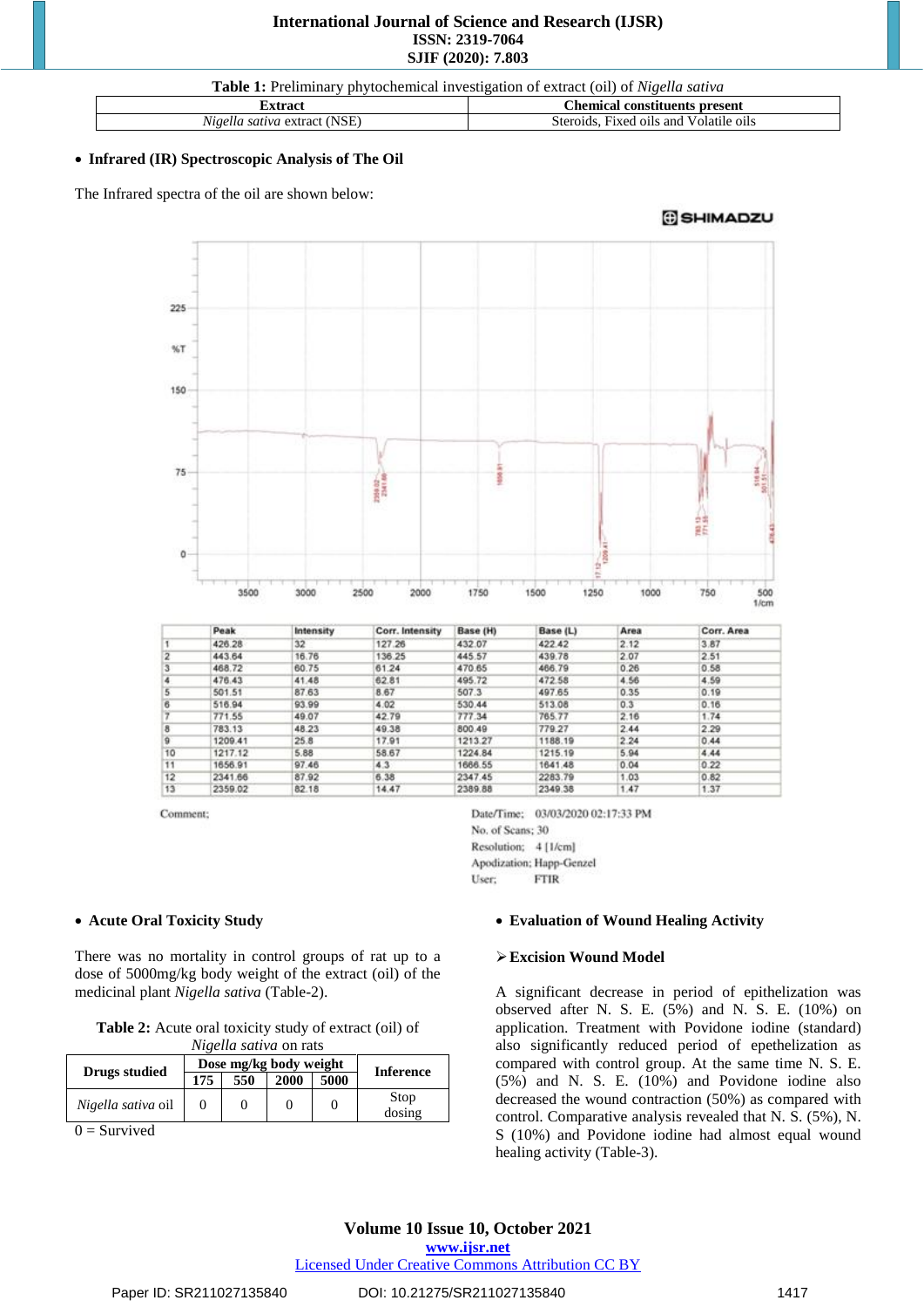**Table 3:** Excision wound model study of oil of *Nigella sativa* on rats

| <i>ouwvu</i> on rato    |                                        |                                          |  |  |  |
|-------------------------|----------------------------------------|------------------------------------------|--|--|--|
| <b>Drugs studied</b>    | <b>Epithelization</b><br>period (days) | Wound<br>contraction<br>$wc-50\%$ (days) |  |  |  |
| Control<br>(LLP)        | $21.00 + 0.3651$                       | $8.608 + 0.457$                          |  |  |  |
| Povidone iodine         | $15.833 + 0.542***$                    | $5.660 + 0.375**$                        |  |  |  |
| N. S. E. (5%) in<br>LLP | $14.01 + 0.577$ ***                    | $5.381 + 0.264***$                       |  |  |  |
| N. S. E. (10%) in       | $12.560 + 0.516***$                    | $4.294 + 0.141***$                       |  |  |  |

All values are mean + SEM, n=6, \*\*  $p < 0.01$ , \*\*\*  $p < 0.001$ vs. control

## **Incision Wound Model**

The breaking strength of 10 day wound was significantly increased in all treatment groups when compared with control (Table-4).

**Table 4:** Incision wound model study of oil of *Nigella sativa* on rats

| <b>Drugs studied</b>  | <b>Breaking strength</b> |
|-----------------------|--------------------------|
| Control<br>(LLP Base) | $339.2 + 3.962$          |
| Povidone iodine       | $423.3 + 5.27***$        |
| N. S. E. (5%)         | $476.7 + 6.280***$       |
| N. S. E. $(10\%)$     | $507.5 + 3.594***$       |

All values are mean + SEM, n=6, \*\* p<0.01, \*\*\* p<0.001 vs. control

# **Burn Wound Model**

Both N. S. E. (5%) and N. S. E. (10%) applied topically shorten the period of epithelization significantly when compared with control. Silver sulfadiazine gel applied topically shortens the period of epithelization and all the three also decreased the wound contraction (50%) significantly as compared with control (Table-5).

|  | Table 5: Burn model study of oil of Nigella sativa on rats |
|--|------------------------------------------------------------|
|--|------------------------------------------------------------|

| <b>Drugs studied</b>  | <b>Epithelization</b><br>period (days) | Wound<br>contraction<br>$wc-50\%$ (days) |
|-----------------------|----------------------------------------|------------------------------------------|
| Control<br>(LLP Base) | $20.50 + 0.500$                        | $7.87 + 0.320$                           |
| Silver sulfadiazine   | $16.16 + 0.401***$                     | $5.37 + 0.275***$                        |
| N. S. (5%) in LLP     | $14.33 + 0.614***$                     | $4.31 + 0.225***$                        |
| N. S(10%) IN<br>LL P  | $16.50 + 0.670$ ***                    | $5.22 + 0.274***$                        |

All values are mean + SEM, n=6, \*\* p<0.01, \*\*\* p<0.001 vs. control

# **5. Discussion**

The present study was undertaken to evaluate whether *Nigella sativa* seed oil could promote wound healing in experimentally produced wounds in rats. This observation substantiates the use of *Nigella sativa* seeds in folklore medicine for the treatment of wounds.

The study was designed to investigate the influence of the oil of *Nigella sativa* seed on three main phases of wound healing, namely collagenation, wound contraction and epithelization.

In the present study the extract applied topically or given orally promoted the breaking strength the wound contraction and period of epithelization.

Collagenation, wound contraction and epithelization are crucial phase of wound healing.

The phase inflammation, macrophasia, fibroplasia and collagenation are intimately interlinked. Thus an intervention into any one of these phases by drugs could eventually lead to either promotion or depression of the collagenation phase of healing.

Growth hormone is also known to promote the proliferation of fibroblasts<sup>53</sup>, and fibroblast proliferation form the granulation tissue. In the dead space wound model *Nigella sativa* treatment increased granuloma tissue weight and breaking strength. Hence it can assume the pro-healing activity of *Nigella sativa* could be due to the direct or indirect influence on growth hormone release.

Lipid peroxidation is an important process of several types of injuries like burn, inflicted wound and skin ulcers are any drug that inhibits lipid peroxidation is believed to increase the viability of collagen fibrils, increasing the strength of collagen fibers by an increase in circulation, thereby preventing the cell damage and promoting the DNA synthesis. It is reported that antioxidants, such as metronidazole, vitaminC, vitaminE have been shown to promote wound contraction and epithelization<sup>54</sup>. The antioxidant property of the *Nigella sativa seeds*, conferred upon it by the presence of high amounts of tannin, may be responsible to the prohealing action of the extract in wound models.

Since *Nigella sativa* is more potent than povidone iodne in excision, incision and silver sulfadiazine in burn wound. Isolation of the active principle from the oil may lead to development of a wound healing agent that may turn out to be a promising agent in not only open wound but also leg ulcer, skin grafting and severe type of burn.

# **6. Conclusion**

The preliminary phytochemical investigation of the oil extracted from the seeds of *Nigella sativa* revealed that it contains volatile oil, fixed oil, steroids and saponins.

In the excision wound model, a significant decrease was observed in the wound closure and epithelization period at both dose levels as compared to standard and control. Tensile strength was measured to confirm the wound healing activity claimed for this plant, in the incision wound model. An increase in tensile strength of extract treated wounds as compared to standard and control may be due to an increase in collagen concentration and stabilization of the *fibers* facilitating wound healing. In the burn wound model, a significant decrease was observed

**Volume 10 Issue 10, October 2021 www.ijsr.net**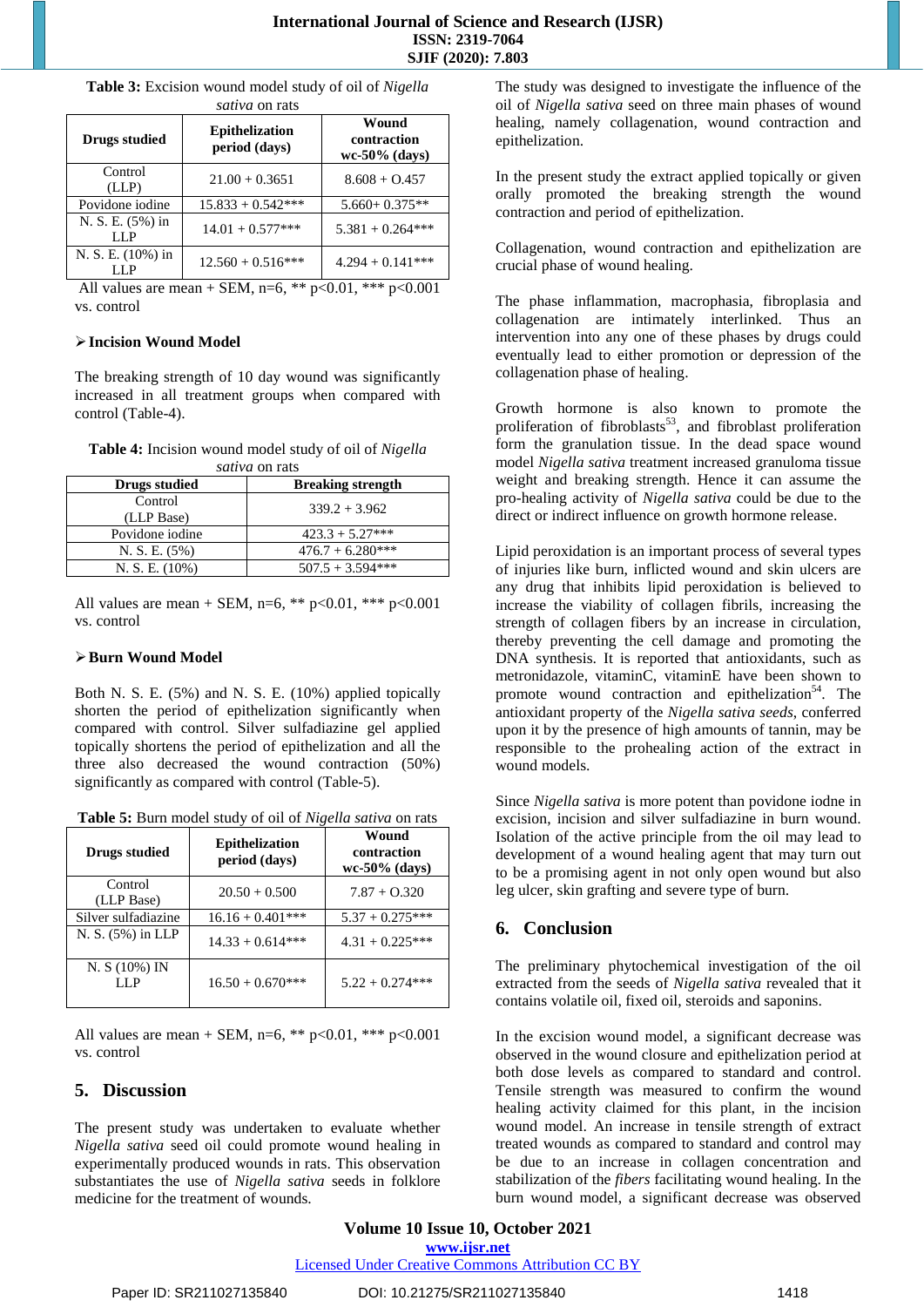also in the wound closure and epithelization period at both dose levels as compared to standard and control.

So, *Nigella sativa* has wound healing effect evident by faster rate of wound closure and epithelization period in excision wound model, burn wound model and significant increase in skin breaking strength in incision wound model.

# **References**

- [1] [Biswas](http://www.ncbi.nlm.nih.gov/pubmed?term=%22Biswas%20TK%22%5BAuthor%5D) TK, [Mukherjee](http://www.ncbi.nlm.nih.gov/pubmed?term=%22Mukherjee%20B%22%5BAuthor%5D) B. Plant medicines of Indian origin for wound healing activity: a Review. [Int](javascript:AL_get(this,%20) J Low Extrem [Wounds. 2](javascript:AL_get(this,%20)003; 2 (1): 25-39.
- [2] [http://www.bioskinrepair.](http://www.bioskinrepair.com/regeneration/biologyofwoundhealing.html%20retrived%20on%2014/5/2011)  [com/regeneration/biologyofwoundhealing. html](http://www.bioskinrepair.com/regeneration/biologyofwoundhealing.html%20retrived%20on%2014/5/2011) retrived on [14/5/2011](http://www.bioskinrepair.com/regeneration/biologyofwoundhealing.html%20retrived%20on%2014/5/2011) at 6.41pm.
- [3] http://www.northcoastfootcare. com/pages/Wound-Healing. html retrived on 14/5/2011 at 6.39 pm.
- [4] www.eco-planet. com/herbalextracts/Nigellasativa. [htm](http://www.eco-planet.com/herbalextracts/Nigellasativa.htm) retrived on 2.01.11 at 3.00pm
- [5] Padhye S, Banerjee S, Ahmad A, Mohammad R, Sarkar FH. Antitumor Activity of Gemcitabine and Oxaliplatin is augmented by thymoquinone in pancreatic cancer. Cancer Ther.2008; 6 (b): 495-510.
- [6] [Kanter](http://www.springerlink.com/content/?Author=Mehmet+Kanter) M, [Coskun](http://www.springerlink.com/content/?Author=Omer+Coskun) O, [Uysal](http://www.springerlink.com/content/?Author=Hamdi+Uysal) H. The antioxidative and antihistaminic effect of *Nigella sativa* and its major constituent, thymoquinone on ethanol-induced gastric mucosal damage. Archives of [Toxicology.](http://www.springerlink.com/content/0340-5761/) [80](http://www.springerlink.com/content/0340-5761/80/4/) [\(4\)](http://www.springerlink.com/content/0340-5761/80/4/); 217-224.
- [7] Zaoui A, Cherrah Y, Lacaille-Dubois MA, Settaf A, [Hassar](http://www.ncbi.nlm.nih.gov/pubmed?term=%22Hassar%20M%22%5BAuthor%5D) M. Diuretic and hypotensive effects of *Nigella sativa* in the spontaneously hypertensive rat. Therapie.2000; 55 (3): 379–382.
- [8] A. Benhaddou-Andaloussi Martineau LC, Vallerand D, Haddad Y, Afshar A, Settaf A, Haddad PS. Multiple molecular targets underlie the antidiabetic effect of *Nigella sativa* seed extract in skeletal muscle, adipocyte and liver cells. Diabetes, Obesity and Metabolism.2010; 12 [\(2\): 1](http://onlinelibrary.wiley.com/doi/10.1111/dom.2010.12.issue-2/issuetoc)48–157.
- [9] [http://blackcumin. blogspot. com/2011/04/black-seed](http://blackcumin.blogspot.com/2011/04/black-seed-nigella-sativa-deserves-more.html)[nigella-sativa-deserves-more. html](http://blackcumin.blogspot.com/2011/04/black-seed-nigella-sativa-deserves-more.html) retrived 17/5/2011 at 11.40am.
- [10] Ali BH, Blunden. Pharmacological and toxicological properties of *Nigella sativa*. Phytotherapy Research. [2003; 17](http://onlinelibrary.wiley.com/doi/10.1002/ptr.v17:4/issuetoc) (4): 299–305.
- [11]Khan MA, Ashfaq MK, Zuberi HS, Mahmood MS, Gilani AH. The in vivo antifungal activity of the aqueous extract from *Nigella sativa* seeds. Phytother Res.2003; 17: 183–186.
- [12]El-Fatatry HM. Isolation and structure assignment of an antimicrobial principle from the volatile oil of *Nigella sativa* L. seeds. Pharmazie.1975; 30 (2): 109- 111.
- [13]Neveen, Noor A, Iman, Mourad M. Evaluation of Antioxidant Effect of *Nigella sativa* oil on Monosodium Glutamate-Induced Oxidative Stress in Rat Brain. Journal of American Science.2010; 6 (12): 13-19.
- [14]Midwood KS, Williams LV, and Schwarzbauer JE. Wound Healing. Int. J. Biochem Cell Biol.2004; 36 (6): 1031–1037.
- [15]Mansour M, Tornhamre, S. J Enzyme Inhib Med Chem*.2*004; 19: 431–436.
- [16]Senel O, Cetinkale O, Özbay G, Ahcioglu F, Bulan R. Ann plast surg.1997; 39: 516-523.
- [17] [http://curezone. com/forums/fm. asp?i=1454106](http://curezone.com/forums/fm.asp?i=1454106) retrived on 29/4/2011 at 8.08pm.
- [18]Nagi A, Haj AL. Characterization of Nigella Sativa L. Essential Oil-Loaded Solid Lipid Nanoparticles. American Journal of Pharmacology and Toxicology.2010; 5 (1): 52-57.
- [19] [http://nigella-sativa-research. com/nigella-sativa-users](http://nigella-sativa-research.com/nigella-sativa-users%20retrived%20on%2029/4/2011) retrived on [29/4/2011](http://nigella-sativa-research.com/nigella-sativa-users%20retrived%20on%2029/4/2011) at 8.54pm.
- [20] [http://www.kalonji-oil. com/kalonji-oil. html](http://www.kalonji-oil.com/kalonji-oil.html%20retrived%20on%2029/4/2011) retrived on [29/4/2011](http://www.kalonji-oil.com/kalonji-oil.html%20retrived%20on%2029/4/2011) at 8.56pm.
- [21]Mathur ML, Gaur J, Sharma R, Haldiya KR. Antidiabetic Properties of a Spice Plant *Nigella sativa*. J Endocrinol Metab.2011; 1 (1): 1-8.
- [22]Toama MA, El-Alfy TS, El-Fatatry HM. Antimicrobial Activity of the Volatile Oil of *Nigella sativa Linneaus* Seeds. Antimicrobial Agents and Chemotherapy.1974; 17 (6): 225-226.
- [23] http://flaxindia. blogspot. com/2011/02/nigella-sativa. html retrived on 29/4/2011 at 9.39pm.
- [24] http://nigellasativa. org/ retrived on 29/4/2011 at 10.5pm.
- [25] http://nigella-sativa-research. com/nigella sativaresearch/ retrived on 29/4/2011 at 8.48pm.
- [26] http://www.ncbi. nlm. nih. gov/pubmed/19539020 retrived on 29/4/2011 at 10.20pm.
- [27]Shenoy C, Patil MB, Kumar R, Patil S. Preliminary Phytochemical Investigation and Wound Healing Activity of *Allium cepa* Linn (LILIACEAE). International Journal of Pharmacy and Pharmaceutical Sciences.2009; 2(2); 100-105.
- [28]Vinothapooshan G, Sundar K. Wound Healing Effect of Various Extracts of *Adhatoda vasica*. International Journal of Pharma and Bio Sciences.2010; 1 (4); 42- 56
- [29]Patil SB, Ghodke DS, Magdum CS, Naikwade NS. Evaluation of Healing activity of Marketed Formulations on Excision wounds models in Albino Rats. International Journal of PharmTech Research.2009; 1 (3): 500-501.
- [30]Nayak BS, Maiya A, Kumar P. Influence of Helium-Neon Laser Photostimulation on Excision Wound Healing in Wistar Rats. On Line Journal of Biological Sciences.2007; 7 (2): 89-92.
- [31] 31. Umachigi SP, Jayaveera KN, Kumar Ashok CK, Kumar GS, Vrushabendra swamy BM and Kumar Kishore DV. Studies on Wound Healing Properties of *Quercus infectoria.* Tropical Journal of Pharmaceutical Research. March 2008; 7 (1): 913- 919.
- [32] 32. http://www.woundsearch. com/content/theeffects-topical-and-systemic-beta-gluca administration-wound-healing-impaired-corticost retrived on 30/4/2011 at 1.59pm.
- [33] 33. JayasheelanaV, Maheswari AP, Shanmugarathinam A, Puratchikody A. Wound healing potential of Psammaplysilla purpurea: A pharmacological and biochemical evaluation. Journal of Pharmacy Research.2010; 3 (6): 265-267.

**www.ijsr.net**